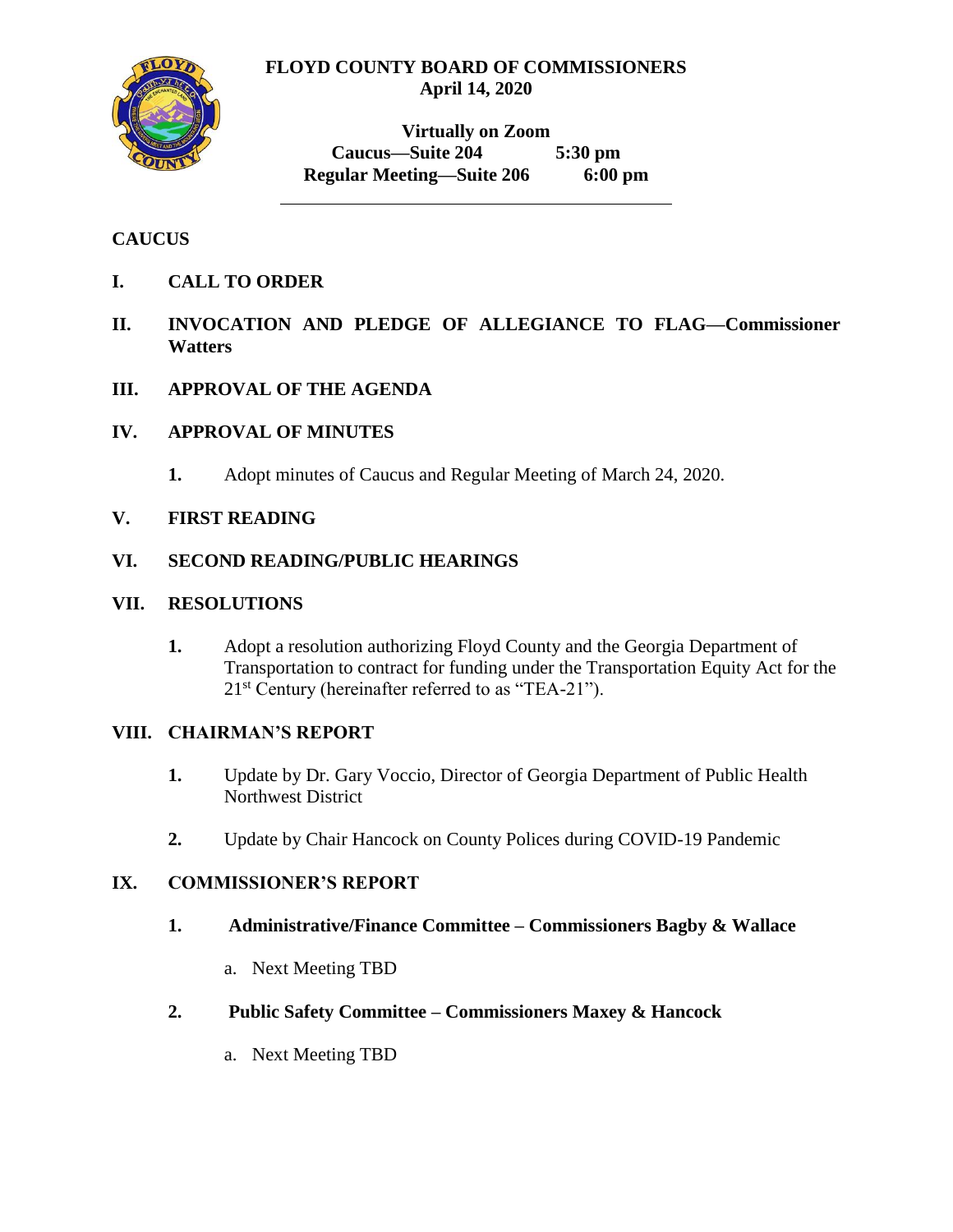page 2

| 3. |                                                 | <b>Public Works Committee – Commissioners Watters &amp; Bagby</b>                      |  |
|----|-------------------------------------------------|----------------------------------------------------------------------------------------|--|
|    |                                                 | a. Next Meeting TBD                                                                    |  |
| 4. | Water Committee – Commissioners Wallace & Maxey |                                                                                        |  |
|    |                                                 | a. Next Meeting TBD                                                                    |  |
| 5. |                                                 | <b>Special Committee Reports</b>                                                       |  |
|    | a.                                              | Fire Overview Committee-Commissioners Hancock & Maxey                                  |  |
|    |                                                 | i. Next Meeting TBD                                                                    |  |
|    | $b$ .                                           | <b>Joint Services Committee–Commissioners Hancock &amp; Bagby</b>                      |  |
|    |                                                 | i. Next Meeting TBD                                                                    |  |
|    | c.                                              | <b>Rome-Floyd Planning Commission-Commissioner Maxey</b>                               |  |
|    |                                                 | i. Next Meeting TBD                                                                    |  |
|    | d.                                              | Joint Development Oversight Committee-Commissioners Hancock<br>& Bagby                 |  |
|    |                                                 | i. Next Meeting TBD                                                                    |  |
|    | e.                                              | Joint Solid Waste Commission—Commissioners Bagby & Watters                             |  |
|    |                                                 | i. Next Meeting TBD                                                                    |  |
|    | f.                                              | Transportation Policy Committee–Commissioners Wallace &<br><b>Watters</b>              |  |
|    |                                                 | i. Next Meeting TBD                                                                    |  |
|    | g.                                              | <b>Airport Commission-Commissioner Wallace</b>                                         |  |
|    |                                                 | i. Next Meeting TBD                                                                    |  |
|    | h.                                              | <b>SPLOST Project Overview Committee–Commissioners Hancock &amp;</b><br><b>Wallace</b> |  |
|    | i.                                              | <b>RFPR Advisory Committee-Commissioner Bagby</b>                                      |  |

i. Next Meeting TBD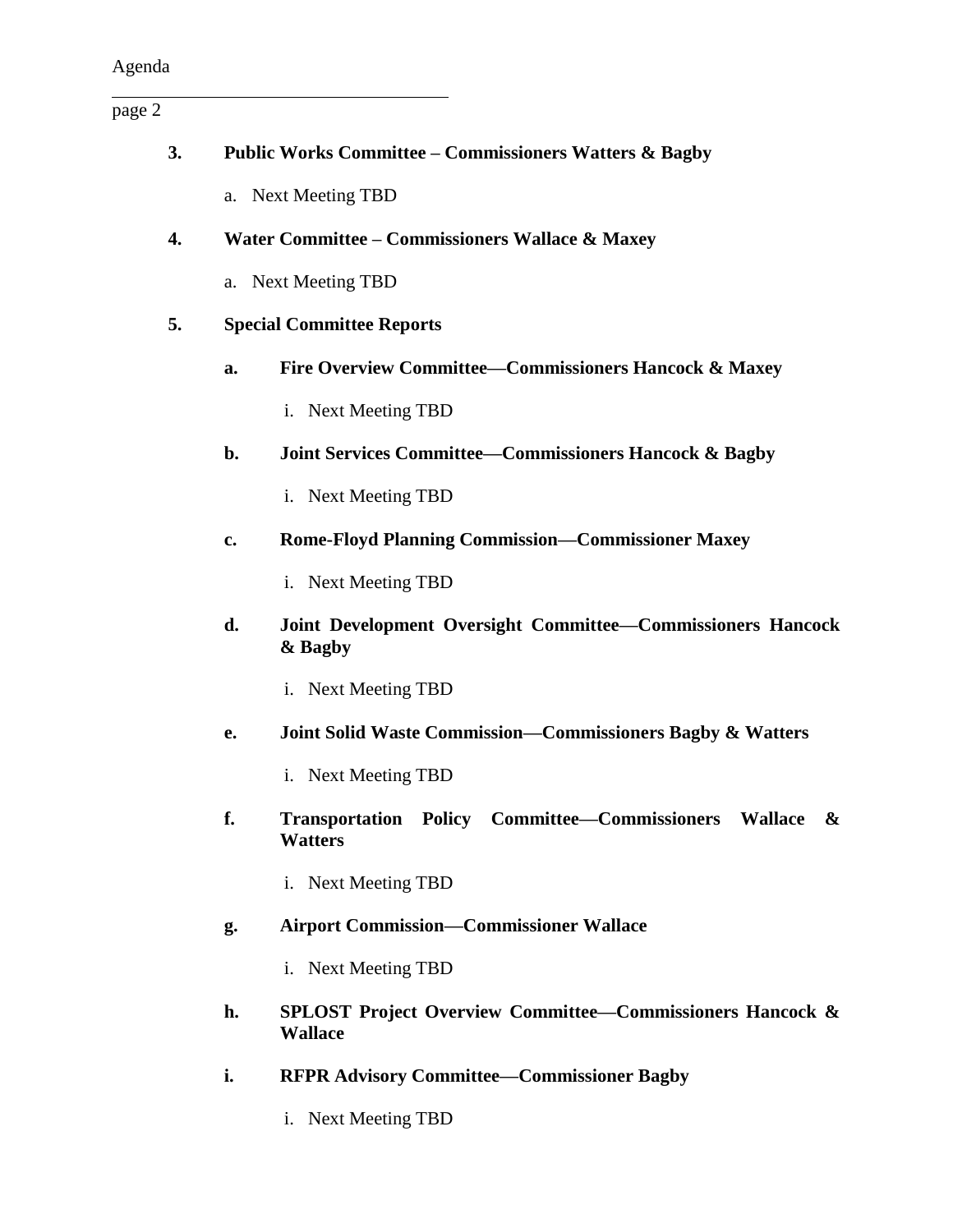page 3

- **j. Judicial Committee/(CJIS) – Commissioner Wallace**
- **k. Floyd County Library Board— Commissioner Watters** 
	- i. Next Meeting TBD

## **X. MANAGER'S REPORT**

**1.** Update from Mr. McCord on County Operations during COVID-19 Pandemic

## **XI. ATTORNEY'S REPORT**

## **XII. CONSENT AGENDA**

- **1.** Approve the purchase of two (2) Ford F-250 4-wheel drive, Crew Cab Trucks white with service bodies from Prater Ford in the amount of \$79,943.12 (\$39,971.56 each) for the Floyd County Water Department.
- **2.** Declare April 19-25, 2020 as National Crime Victims' Right Week in Floyd County.
- **3.** Declare the month of April 2020 Donate Life Month in Floyd County.
- **4.** Approve renewal application for a beer license at Callier Springs Country Club, Inc., located at 2653 Callier Springs Road, Rome, GA.
- **5.** Approve renewal application for a beer license and self-service fuel license for Jalalu, Inc. dba Burnett Ferry Quick Stop located at 500 Burnett Ferry Road, Rome, GA.

## **XIII. OLD BUSINESS**

## **XIV. NEW BUSINESS**

- **1.** Approve the purchase of three (3) Ford F-150 SSV Crew Cab Trucks from Prater Ford in the amount of \$90,741.84 (\$30,247.28 each) for the Floyd County Police Department. This is part of the 2017 SPLOST.
- **2.** Approve the purchase of six (6) HVAC units from Haynes Heating and Air in the amount of \$41,516.00 for the Gilbreath Center. This is part of the 2017 SPLOST.
- **3.** Approve agreement with IWispr LLC, for lease on the Shannon radio tower.
- **4.** Approve application for Georgia Emergency Management Agent/Homeland Security (GEMA/HS) Hazard Mitigation Grant Program for Emergency Pump Station Generator Installation.